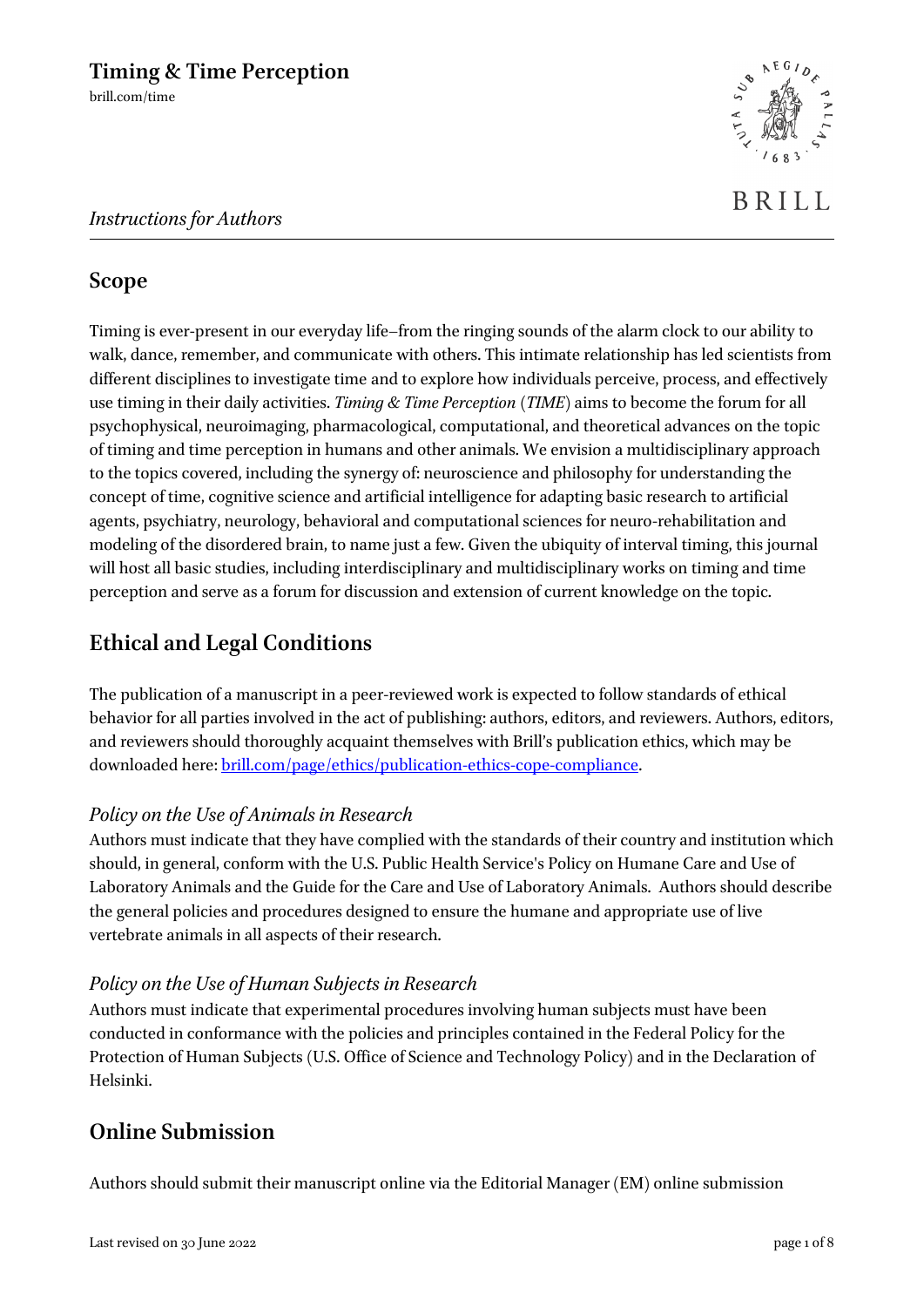

# BRILL

# *Instructions for Authors*

system at [editorialmanager.com/timebrill.](http://www.editorialmanager.com/timebrill) First-time users of EM need to register first. Go to the website and click on the "Register Now" link in the login menu. Enter the information requested. During registration, you can fill in your username and password. If you should forget your Username and Password, click on the "send login details" link in the login section, and enter your e-mail address exactly as you entered it when you registered. Your access codes will then be e-mailed to you. Prior to submission, authors are encouraged to read the "Instructions for Authors." When submitting via the website, you will be guided stepwise through the creation and uploading of the various files. Authors also have the opportunity to suggest and oppose reviewers by submitting the names and (e-mail) addresses. The system automatically generates an electronic (PDF) proof, which is then used for reviewing purposes. All correspondence, including the editor's request for revision and final decision, is sent by e-mail. A revised document is uploaded in the same way as the initial submission.

# *Supplementary Media / Data Files*

To support and enhance your manuscript, *TIME* accepts electronic supplementary material, including supporting applications, high-resolution images, background datasets, sound or video clips, large appendices, data tables and other items that cannot be included in the article PDF itself. Authors should submit the material in electronic format together with the other manuscript files and supply a concise and descriptive caption for each file. In order to ensure that your submitted material is directly usable, please provide the data in one of the broadly accepted file formats for video, audio, etc. and limit the file size (e.g., for video: max. 3 GB). Supplementary files supplied will be published online at FigShare [\(www.figshare.com\)](http://www.figshare.com/), to which reference is made in the published article on Brill Online Books and Journals, and vice versa.

#### *File Formats*

Most popular formats are allowed for the initial submission, as long as an editable source file (e.g., a Word file) is included. Figures must be in digital format. Please refer to 'Figures' in this document for more detailed instructions.

#### *Contact Address*

For any questions or problems relating to your manuscript please contact the Editors (Dr. Argiro Vatakis, Prof. Warren H. Meck, Dr. Hedderik van Rijn) at: [timingtimeperception@gmail.com.](mailto:timingtimeperception@gmail.com) For eventual questions about the EM website, authors can also contact Brill's EM Support Department at: [support-em@brill.com](mailto:support-em@brill.com)

# **Submission Requirements**

# *Types of Contribution*

− Full Theoretical, Research, Review, and Replication articles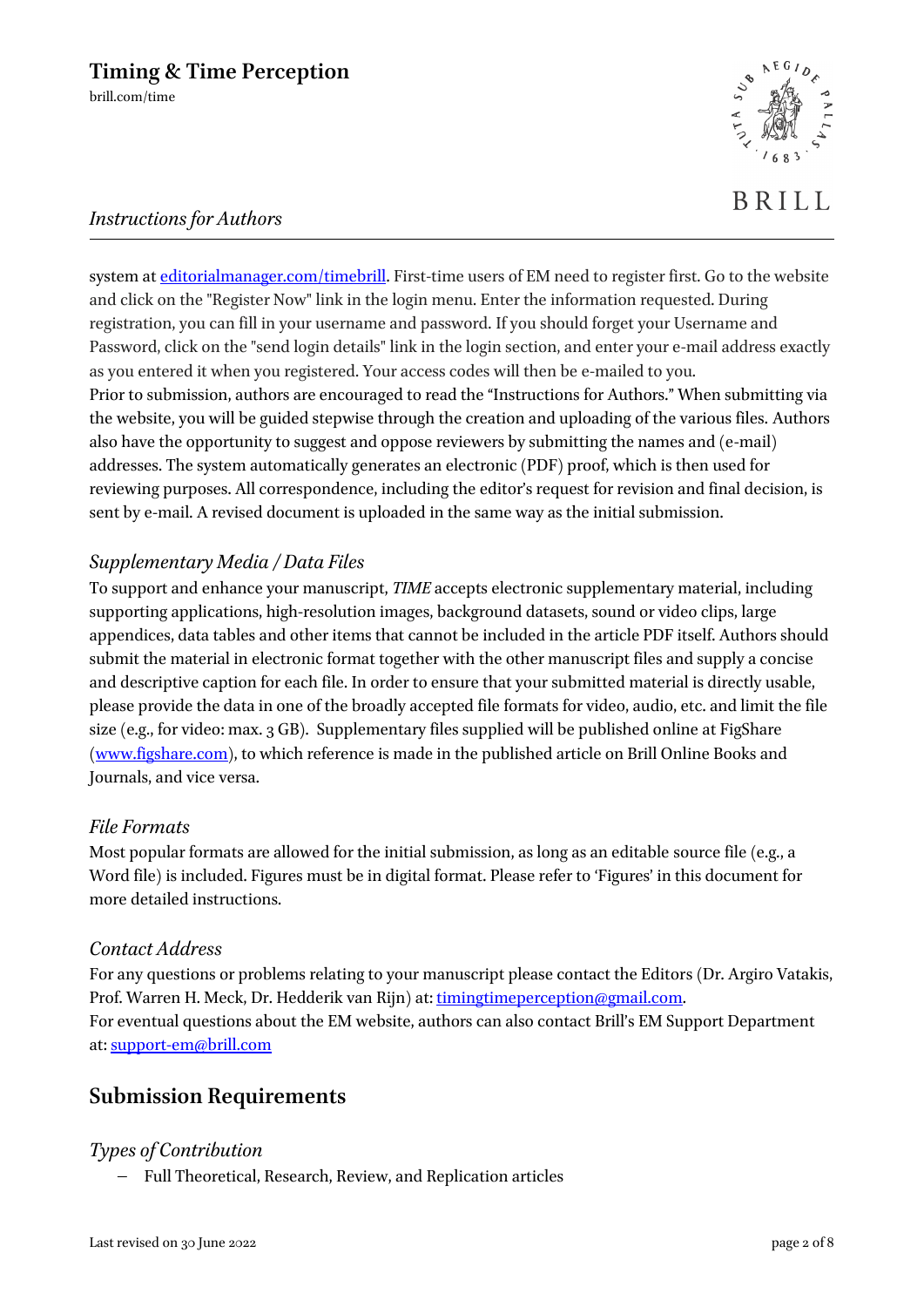

- − Brief Commentaries, Letters to the Editor, Brief Communications reporting original empirical findings, major theoretical advances or crucial developments that warrant rapid communication to the scientific community
- − Proposals for special issues on a new and/or important area (or issue) in the field (must be communicated with one of the Editors-in-Chief)

## *Language*

Manuscripts should be written in English. Spelling (British or American) should be consistent throughout. As no language editing facilities are provided by the journal, the author should ensure that the submitted manuscript is publication ready.

#### *Length*

Full articles need not be any specific length, but authors must confine themselves to the maximum required by the subject matter. Brief contributions must be no more than 3,000 words long excluding title, author affiliations, acknowledgments, references, and figures/tables (this word limit must be strictly observed due to page limits - note that the 3,000 words does include the abstract). Please provide a word count on the title page.

# **Manuscript Format and Structure**

#### *Format*

Contributions should be typed, 1.5 or double line spacing and wide margins throughout. *Italics* should only be used for scientific species names, words that need to be emphasized (no italics for: e.g., i.e., etc., cf.) and for mathematical and statistical variables such as p, F, U, T, N, r, but not for SD (standard deviation), SE (standard error), DF (degrees of freedom), and NS (non significant). **Bold** should only be used in exceptional cases of extra emphasis or in some formulas, and for the title and authors' names of the manuscript.

*Capitals* should only be used for title and headings, first letters of sentences, first letters proper names, and first letters of specific words (e.g., tables, figures, experiments) that should be emphasized; small capitals for words that should be printed in capitals.

#### *Headings*

Headings should be numbered consequently, e.g., **2.** for the main heading, *2.1.* for the second level heading, and *2.1.1.* for the third level heading.

Main headings are in **bold** (Introduction, Material and Methods, Results, Discussion, References or other variants if appropriate), flush left, capitals for the first letter of main words, separated by white lines from text.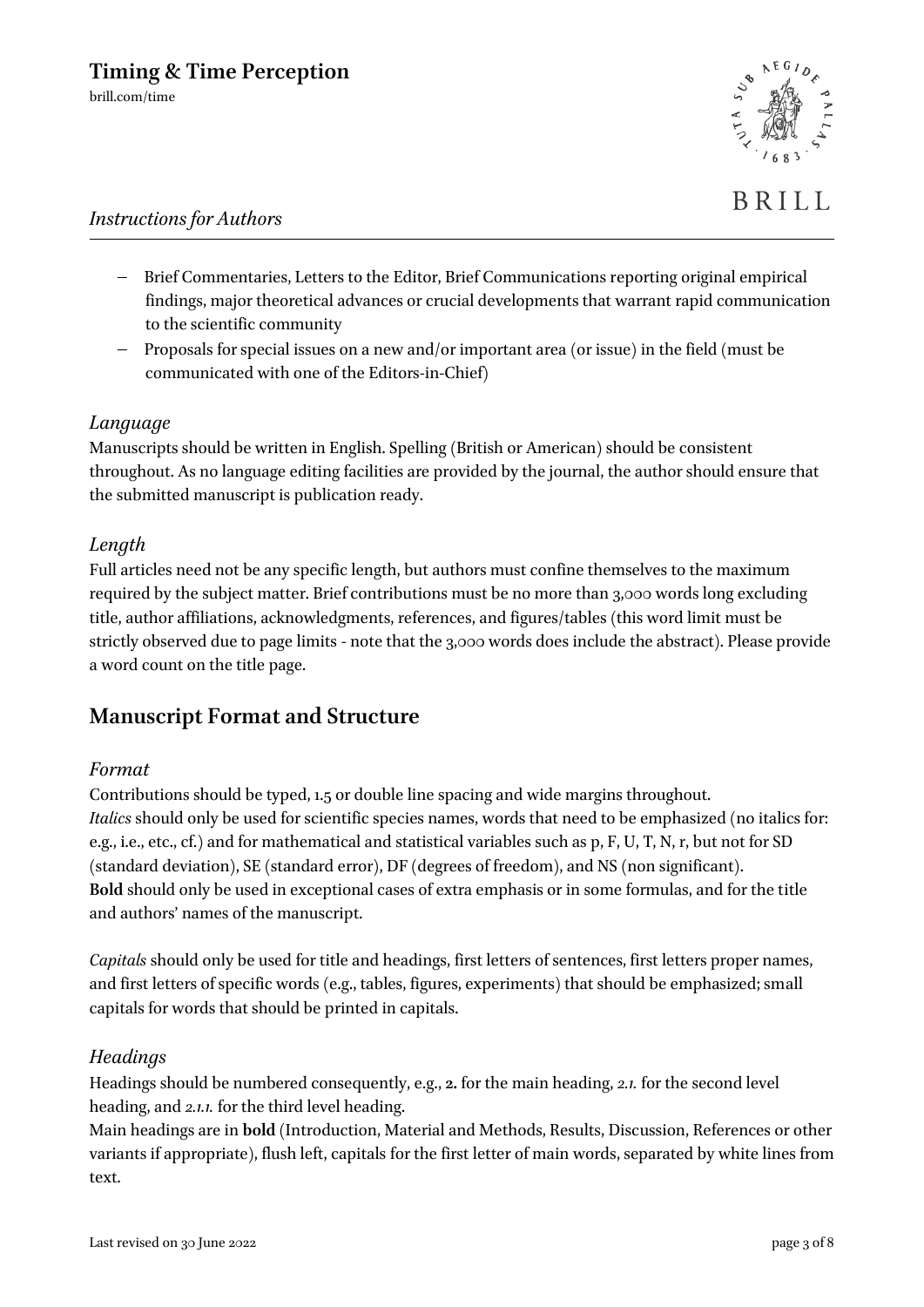

BRILL

## *Instructions for Authors*

Second level headings in *italics*, flush left, capitals for the first letter of main words, separated by white lines from text.

Third level headings in *italics*, flush left, capitals for the first letter of main words, separated by a white line from the preceding text; the following text starts on the next line.

#### *Title Page*

The first page of an article should contain the title of the paper, the name(s) and address(es) of the author(s), a short title (not exceeding 50 characters, spaces included), and the name, e-mail address, and postal address of the author to whom correspondence and proofs should be sent.

*The manuscript title* should be given in bold, roman type (**The Title of the Manuscript**), with capitals for the first letter of main words and should be as brief and informative as possible.

*Authors' names* should be in bold, roman type as normally used by the author, first name followed by family name, names separated by commas and between the last two names by 'and', references to institutes and addresses as superscripts (e.g.,  $^1$  or  $^{1,2}$  in ascending order).

*Affiliation:* the institute where the work has been done should be indicated under the authors in roman type, first letters of major words in capitals. If the authors are based at different organizations this should be indicated in superscript in front of the institute (e.g., 'Centre for...–corresponding to the references under 'authors').

*The e-mail addresses* of corresponding authors may be added as numbered footnotes.

#### *Abstract and Keywords*

Each article should be accompanied by an abstract in English, which should mention all the principal facts and conclusions set forth in the paper. The abstract may be up to 250 words in length. Three to eight keywords should be given. Keywords should be comma separated.

#### *Introduction*

State the objectives of the work and provide an adequate background.

#### *Material and Methods*

Provide sufficient detail to allow the work to be reproduced. Methods already published should be indicated by a reference: only relevant modifications should be described. This section should be in a smaller font than the rest of the paper.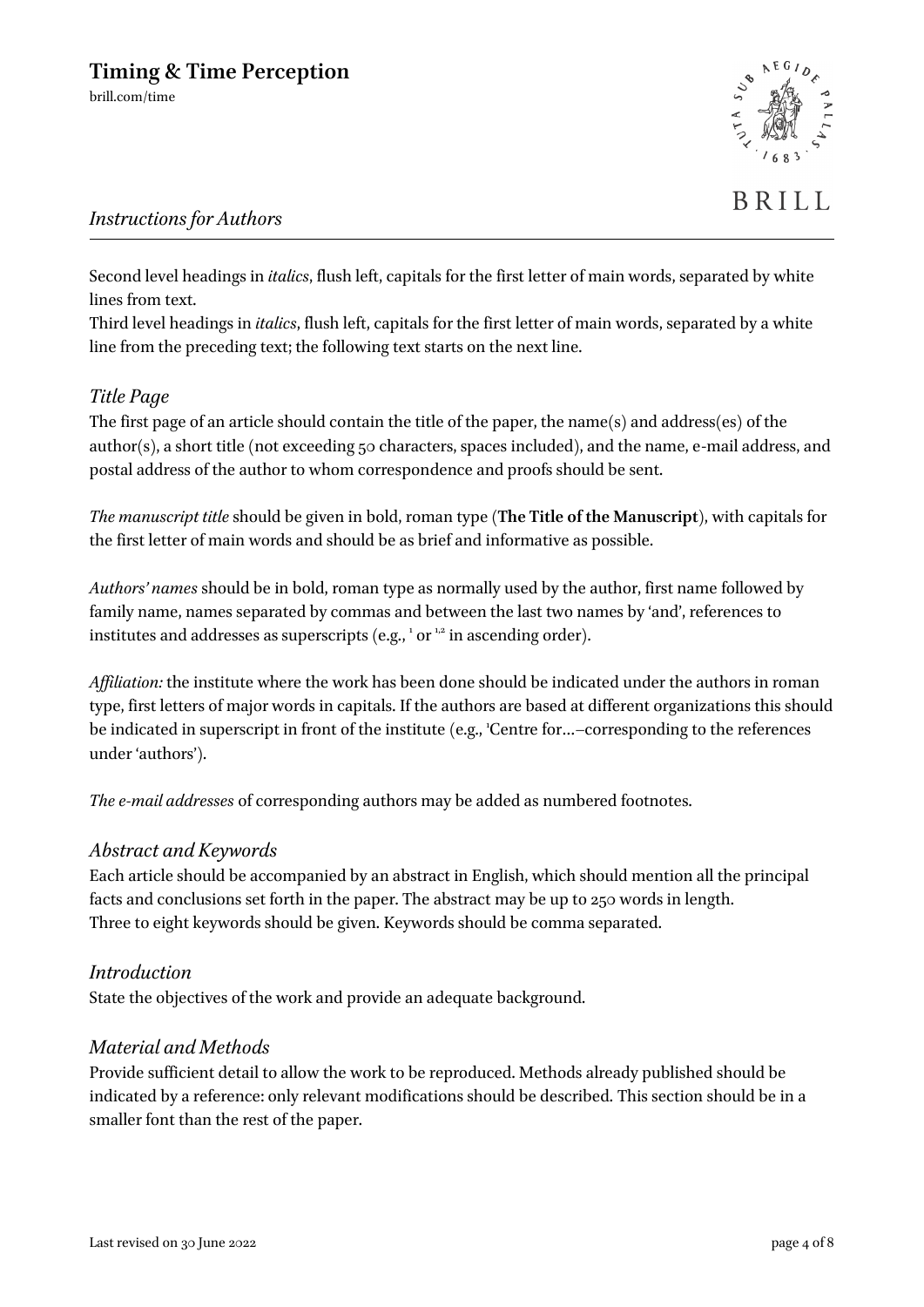

# BRILL

## *Instructions for Authors*

#### *Results* Results should be clear and concise.

#### *Discussion*

The main conclusions of the study should be presented in detail and in relation to existing knowledge.

#### *Acknowledgments*

Collate acknowledgments in a separate section at the end of the article before the references. The title of this section should be in italics, flush left. List here those individuals who provided help during the research or the funding source that supported this research and/or the researchers.

#### *References*

Please ensure that every reference cited in the text is also present in the reference list (and vice versa). References cited in the abstract must be given in full. Unpublished results and personal communications can be used in the text. If included in the reference list, they should follow the APA reference style and include a substitution of the publication date with either 'Unpublished results' or 'Personal communication'. Citation of a reference as 'in press' implies that the item has been accepted for publication.

Add a DOI number whenever available.

*Citations in the text* should follow the referencing style used by the APA, but a limit of **two** to the number of author names applies, to minimize the space needed.

For the same reason, titles of publications in the *reference list* may and will be abbreviated. The proper abbreviations to use can be found here: [ncbi.nlm.nih.gov/nlmcatalog/journals.](http://www.ncbi.nlm.nih.gov/nlmcatalog/journals) References should be arranged alphabetically and, if necessary, sorted chronologically. More than one reference from the same author(s) in the same year must be identified by the letters 'a', 'b', 'c', etc., placed after the year of publication. The same applies to publications with three or more authors which have the same first author and publication year.

#### *Two Authors*

Allman and Meck (2012): *Citation in running text.* (Allman & Meck, 2012): *Citation in parenthetical format and in tables.* Allman, M. J., & Meck, W. H. (2012). Pathophysiological distortions in time perception and timed performance. Brain, 135, 656–677: *Citation in reference list.* DOI: 10.1163/22134468-00002044.

*Three or More Authors* Brochard et al. (2003): *Citation in running text.*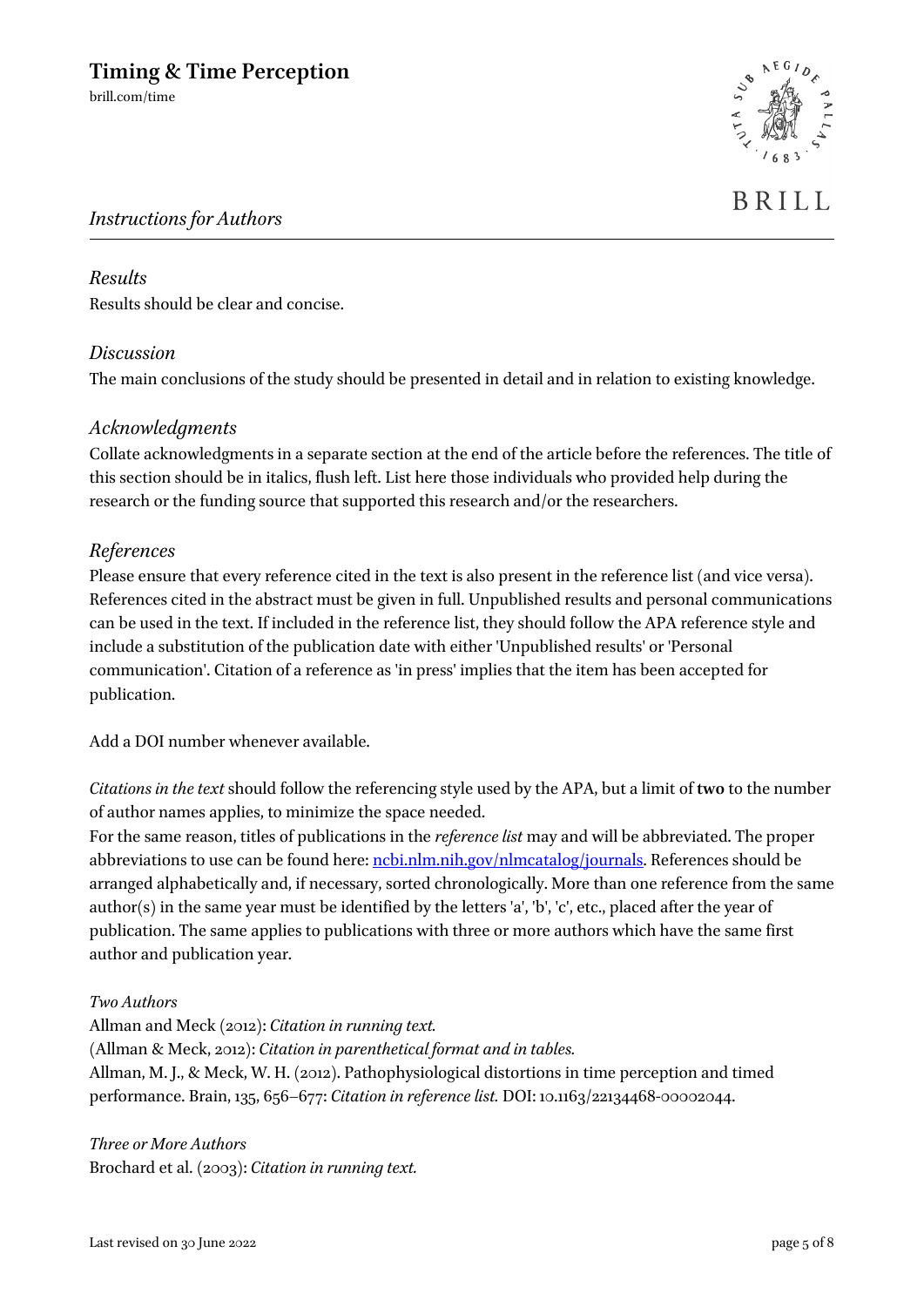# **Timing & Time Perception**

brill.com/time



## *Instructions for Authors*

(Brochard et al., 2003): *Citation in parenthetical format.*

Brochard, R., Abecasis, D., Potter, D., Ragot, R., & Drake, C. (2003). The "ticktock" of our interval clock: Direct brain evidence of subjective accents in isochronous sequences. Psychol. Sci., 14, 362–366: *Citation in reference list.* DOI: 10.1163/22134468-00002045.

For more details, refer to the *Publication Manual of the American Psychological Association*, Sixth Edition, ISBN 978-1-4338-0561-5.

#### *Mathematics*

Detailed mathematical discussion should be placed in an appendix, to be published online as Supplementary Material (see above). Units of measurement, abbreviations, and symbols should follow the international system of units (SI). Equations and formulae should be numbered consecutively with Arabic numerals in parentheses on the right-hand side of the page.

#### *Figures*

*References to figures* should consist of the complete word only at the beginning of a sentence and in the figure captions; otherwise the abbreviations "Fig." or "Figs" are used. Figures should be submitted as separate source files in .eps, .tif, or .jpg format, in a size suitable for the typesetting area of the journal, which is 120 x 190 mm. The resolution of these files should be at least 300 dpi for half-tone figures, and 600 dpi for line drawings. The text in a figure must be legible, and should not be smaller than corps 9. The size, style, and font of this lettering for any text in a figure should be the same for all figures in the manuscript. Greyscale graphics must be provided as monochrome images. There is no charge for full color images or figures in either the print or electronic edition. To guarantee good resolution in printing, color figures must be original TIF or EPS (no PDF) files with a minimal resolution of 300 dpi for half-tone figures, and 600 dpi for line drawings and in full color (i.e., CMYK and not RGB format). Diagrams, maps, drawings, charts, and photographs should be free of charge and copyright, or the author has to obtain permission for publication from the original copyright owner(s). A list of figure captions should be added on a separate page at the end of the manuscript.

#### *Tables*

*References to tables* should consist of the complete word, first letter capital (also in the middle of a sentence or in brackets) + number in Arabic numerals: Table 7 or (Table 7). Tables should be kept as simple as possible. The title should give all details that are needed to understand the table except obvious footnotes. Tables should be included at the end of the manuscript.

#### *Abbreviations*

*Abbreviations* should be followed by '.' unless the abbreviation is written with the last letter of the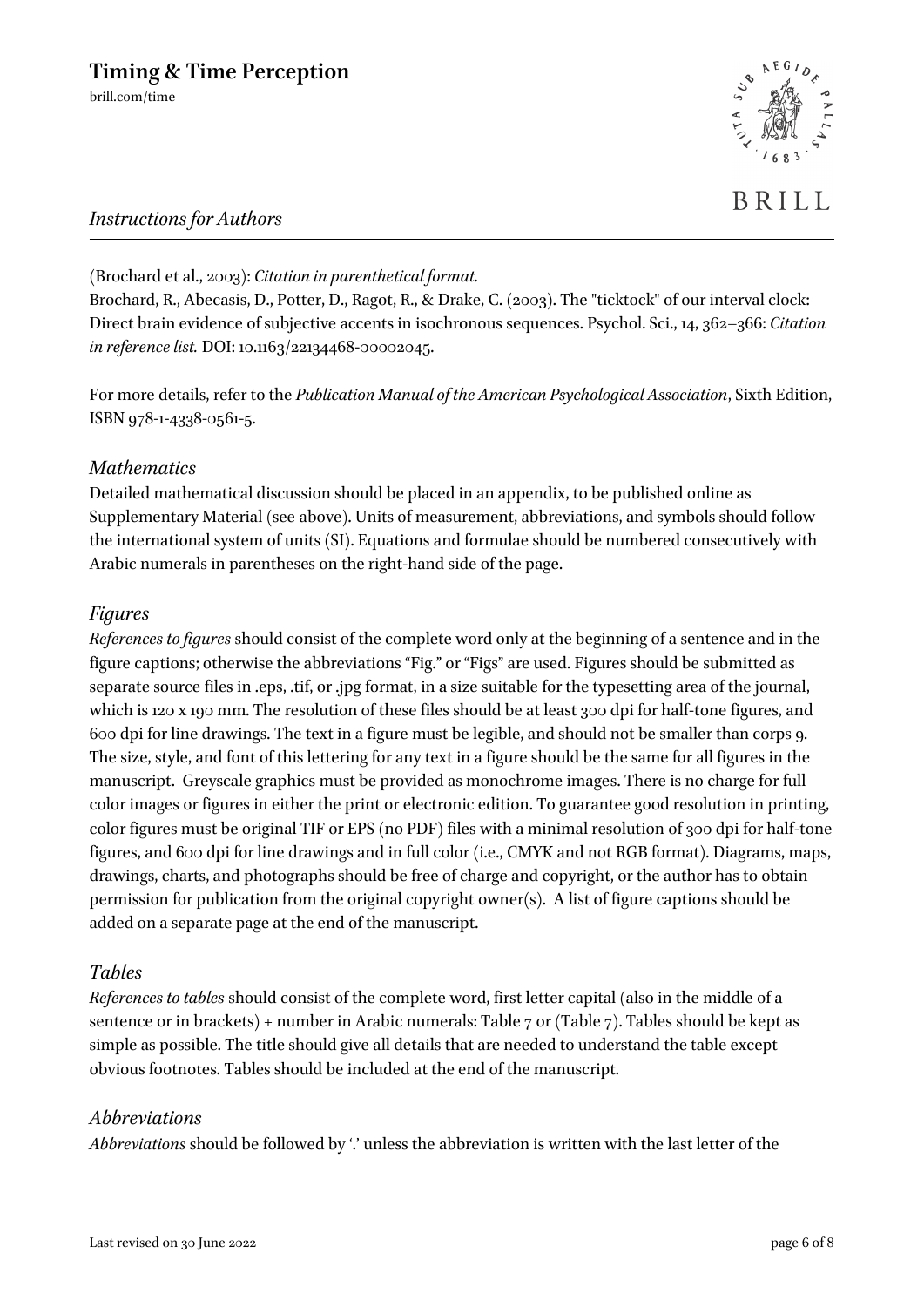## *Instructions for Authors*

original word at the end position (thus: i.e.,  $-$  e.g.,  $-$  cf.  $-$  etc. but Eds  $-$  Dr  $-$  edn  $-$  Figs)  $-$  measures (such as mm, cm, m, s, l) without ".'. The word 'equation' should not be abbreviated.

## *Quotations*

Use single *quotation marks* (') for isolated words or conceptions, double (") for literal quotes.

#### *Footnotes*

If footnotes are needed, number them consecutively throughout the article, using superscript Arabic numbers. Many word processors build footnotes into the text, and this feature may be used. Should this not be the case, indicate the position of footnotes in the text and present the footnotes themselves separately at the end of the article.

## *Copyright*

The use of general descriptive names, trademarks, etc., in this publication, even if the former are not specifically identified, is not to be taken as a sign that such names are exempt from the relevant protective Instructions to Authors' laws and regulations and may accordingly be used freely by anyone.

# **Publication**

#### *Proofs*

Upon acceptance, a PDF of the article proofs will be sent to each author by e-mail to check carefully for factual and typographic errors. Authors are responsible for checking these proofs and are strongly urged to make use of Comment & Markup tools to note their corrections directly on the proofs. At this stage in the production process only minor corrections are allowed. Alterations to the original manuscript at this stage will result in considerable delay in publication and, therefore, are not accepted unless charged to the author. Proofs should be corrected and returned to the managing editor as quickly as possible.

#### *E-offprints*

A PDF file of the article will be supplied free of charge by the publisher to the author of articles or review for personal use. Brill is a RoMEO yellow publisher. The Author retains the right to self-archive the submitted (pre-peer-review) version of the article at any time. The submitted version of an article is the author's version that has not been peer-reviewed, nor had any value added to it by Brill (such as formatting or copy editing). The Author retains the right to self-archive the accepted (peer-reviewed) version without any embargo period. The accepted version means the version which has been accepted for publication and contains all revisions made after peer reviewing and copy editing, but has not yet been typeset in the publisher's lay-out. The publisher's lay-out must not be used in any repository or on any website [\(brill.com/resources/authors/publishing-books-brill/self-archiving-rights\)](http://www.brill.com/resources/authors/publishing-books-brill/self-archiving-rights).